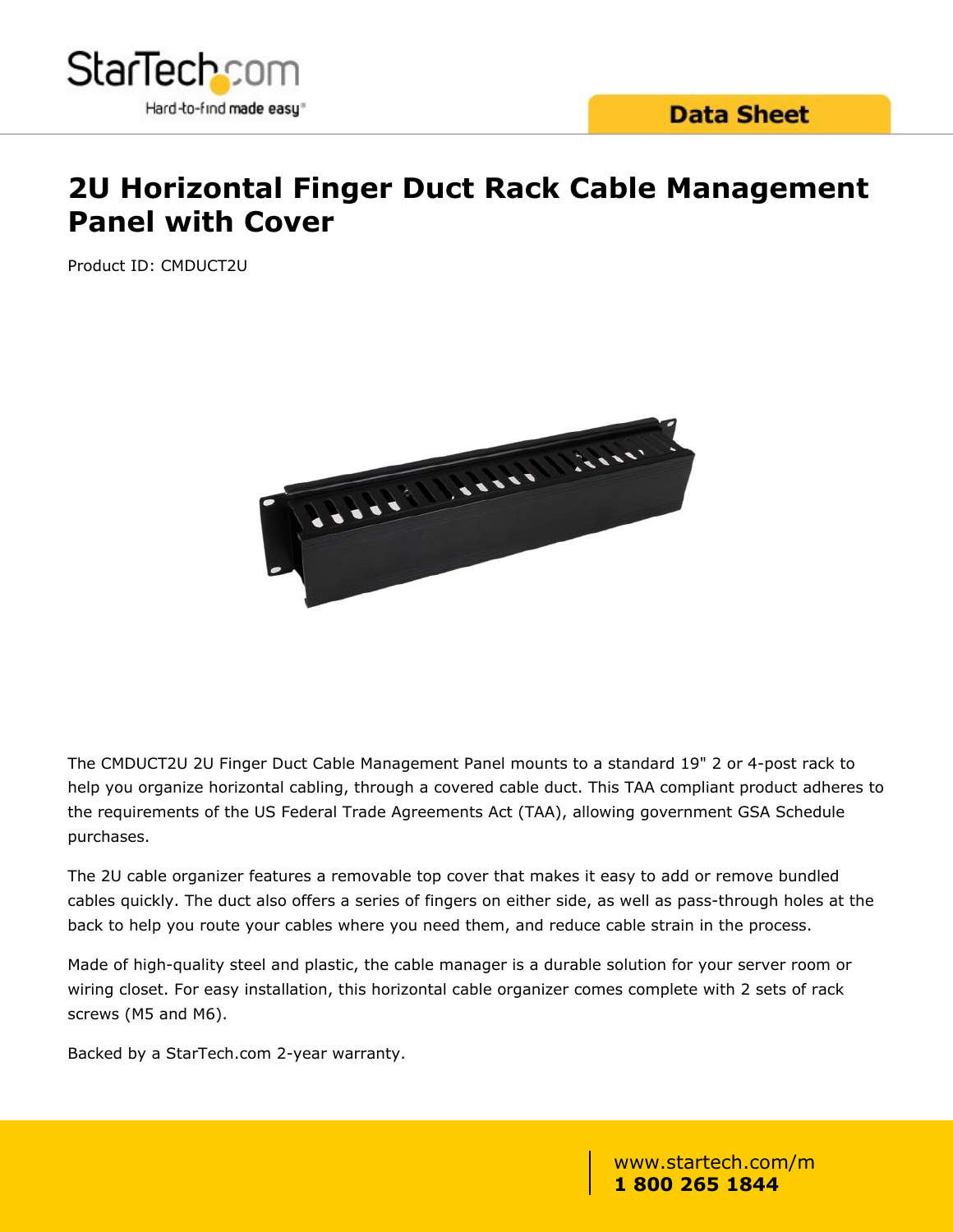

## **Data Sheet**

### **Certifications, Reports and Compatibility**







#### **Applications**

Use with server racks and cabinets, structured wiring closets and network distribution cabling to keep cables neat and tidy

#### **Features**

- Finger duct plus rear pass-through holes for routing cables
- Removable top cover
- TAA compliant for GSA Schedule purchases
- 2U rack design
- Sturdy steel construction
- Mounts to standard 19" 2 or 4-post server racks
- Includes rack screws

### www.startech.com/m **1 800 265 1844**